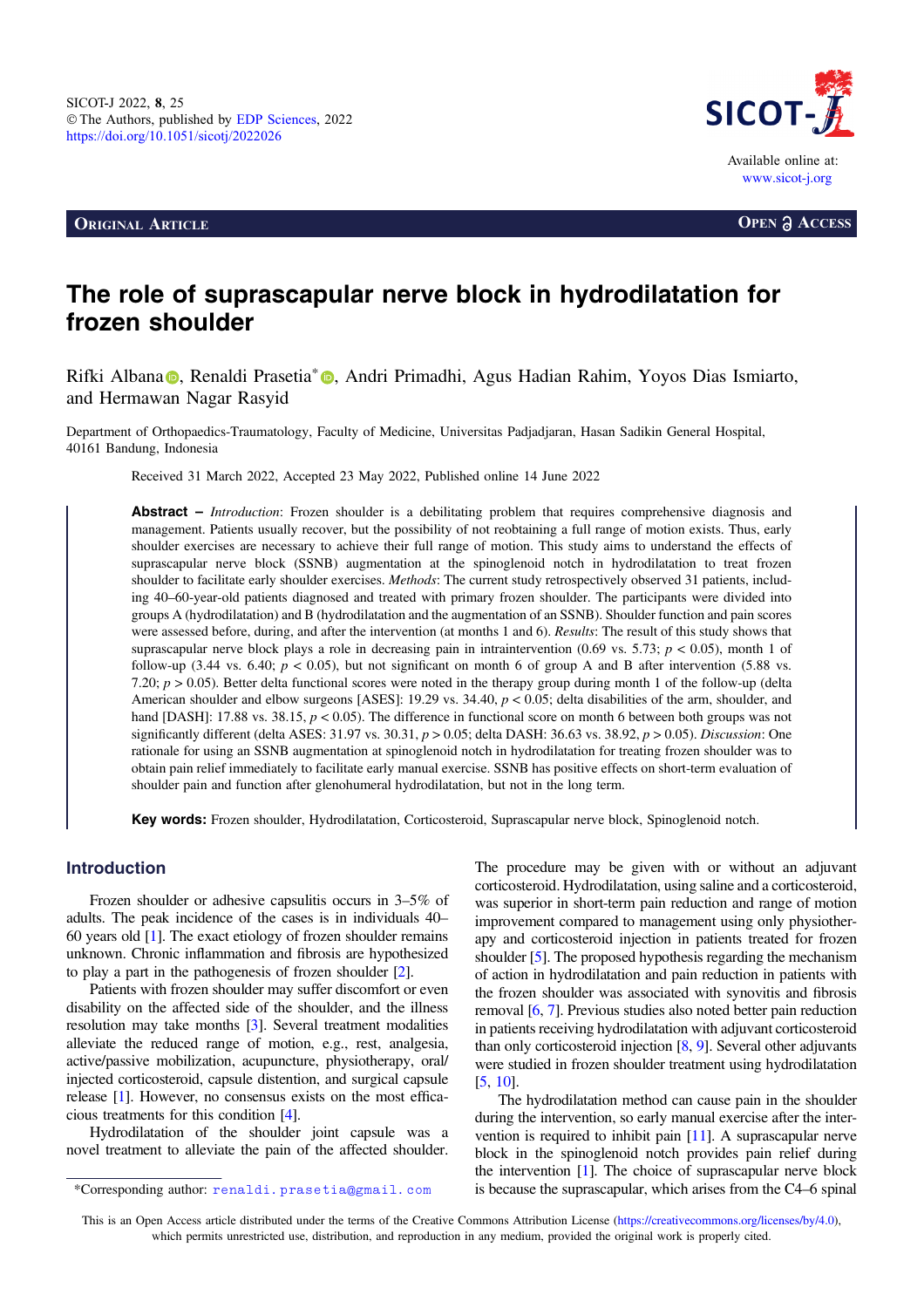nerves, branches out of the upper trunk of the brachial plexus and innervates 70% of the shoulder joint. Intervention in the spinoglenoid notch is expected to protect only the sensory and motor functions of the suprascapular nerve [[7,](#page-4-0) [12](#page-5-0)–[14](#page-5-0)]. The literature comparing the efficacy of suprascapular nerve block at the spinoglenoid notch used as an adjunct in hydrodilatation of frozen shoulder remains sparse, specifically in Indonesia.

Therefore, this study aims to understand the effects of augmentation of a suprascapular nerve block at the spinoglenoid notch in hydrodilatation to treat frozen shoulder hydrodilatation.

## Material and methods

#### Study design

This study retrospectively observed the medical records of 31 patients (40–60 years old) diagnosed with and treated for primary frozen shoulder in freezing to the frozen phase transition, in Hasan Sadikin General Hospital, between 2019 and 2021.

#### Inclusion criteria

This study included patients 40–60 years old, in the freezing to the frozen phase transition, included in the Zuckerman diagnostic criteria, and patients diagnosed with primary frozen shoulder.

Zuckerman's criteria, mentioned in the inclusion criteria, consist of:

- 1. Sudden onset.
- 2. Range of motion (ROM) during the active and passive elevation of the shoulders  $\langle 100^\circ \rangle$ .
- 3. ROM limitation in external rotation <50% on the contralateral side.
- 4. Shoulder pain during the night.
- 5. Normal radiographical findings.

Exclusion criteria included other shoulder pathologies and some medication histories.

#### Exclusion criteria

Patients who refuse the intervention; who have a history of shoulder surgery, breast surgery, and fracture around the shoulder and upper extremities; have a cerebrovascular disease and cervical radiculopathy; with systemic disease (e.g., diabetes mellitus); who underwent shoulder surgery during the study; who obtained other additional therapy outside the study; and have secondary and tertiary frozen shoulder including extracapsular pathology were excluded from this study.

## Sample collection

The samples in the study were divided into two groups. Group A received hydrodilatation with saline and corticosteroid injection without suprascapular nerve block augmentation at the

spinoglenoid notch. Group B received hydrodilatation with saline, corticosteroid injection, and suprascapular nerve block augmentation at the spinoglenoid notch. All samples were conducted with three types of examinations before the intervention, consisting of visual analog scale (VAS), American shoulder and elbow surgeons (ASES) scoring, and disabilities of the arm, shoulder, and hand (DASH) score.

#### Intervention

Patients in both groups will receive hydrodilatation and corticosteroid injection under ultrasonography (USG) guidance. The posterior approach was used in all procedures. During the process, the operator stands behind the patient and monitors to accomplish an ergonomic position in line with the ultrasound. The ultrasound monitor is placed in front of the patient. The patient is in lateral decubitus with affected palm to nonaffected shoulder with padding to protect the prominent area of the body.

In group A, patients who received hydrodilatation used 15–20 mL of saline and 40 mg of triamcinolone and approached posteriorly for glenohumeral joint injection, starting 2 cm below the posterolateral acromion and shifting to the medial side (Figure 2). For group B, the patients received an augmentation suprascapular nerve block at the spinoglenoid notch with 4 mL bupivacaine (0.5%), 4 mL lidocaine (2%), and 20 mg triamcinolone before the hydrodilatation procedure. The injection site is 2 cm below the spine scapula (Figures 1 and 2).

#### Clinical evaluation

Patients were regularly evaluated for VAS, ASES scoring, and DASH scores. The procedures and evaluation of all three scores were performed by the same physician in charge of the patient. The early manual exercise was prescribed after the hydrodilatation with or without suprascapular nerve block at the spinoglenoid notch. The first evaluation is VAS assessed in the intraintervention between both groups. The patients were also evaluated on month 1 of follow-up, and used VAS, DASH scoring, and ASES scoring at month 6 of follow-up.

#### Data analysis

Data analyses were performed using the Statistical Program for Social Sciences, version 25. Univariate tests were performed using the t-test and Mann–Whitney test on intergroup comparisons. According to the previous normality test, paired t-tests and Wilcoxon tests were performed on each variable. A P-value of <0.05 was deemed significant. Normality tests were performed for the study before further analysis using the Shapiro–Wilk test.

#### **Results**

Groups A and B consisted of 16 and 15 patients, respectively ([Figure 3](#page-3-0)). No significant differences in baseline charac-teristics [\(Table 1](#page-3-0)) between both groups were noted ( $p > 0.05$ ). In group A, the intrainjection VAS score was not significantly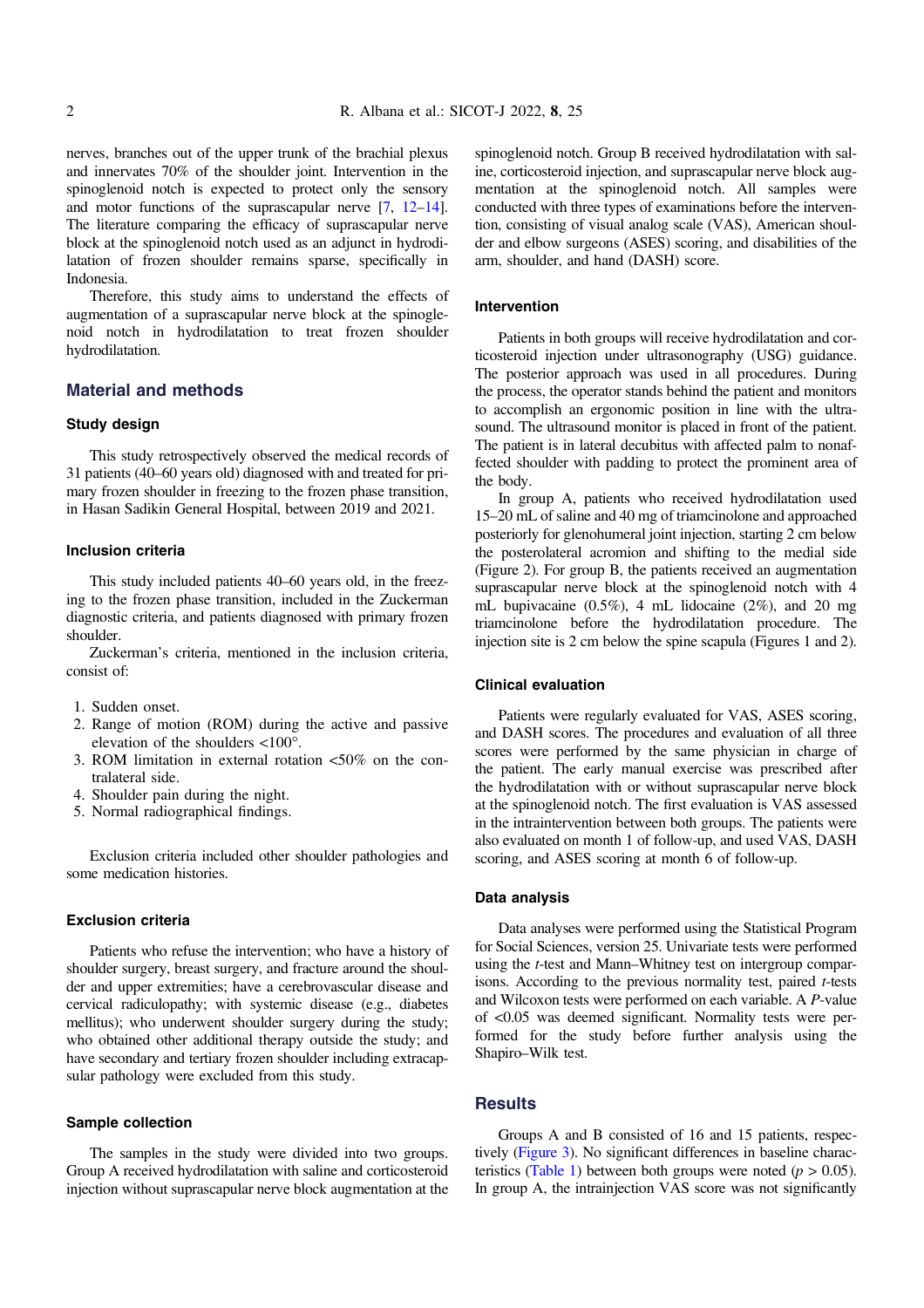

Figure 1. The suprascapular nerve at the supraglenoid notch using USG. The operator stands behind the patient, parallel to the ultrasound monitor, to achieve an ergonomic position. The ultrasound monitor is placed in front of the patient. The patient is in a lateral decubitus position, with the affected palm against the nonaffected shoulder and padding to protect the prominent area of the body. A sterile technique was used to prepare and clean the affected shoulder. The injection site for the suprascapular nerve block at the spinoglenoid notch is 2 cm below the spine scapula (A). An echogenic 23-G (3.5 in) spinal needle is inserted from medial to lateral (B). Injection (20 mg triamcinolone acetonide, 4 mL 2% lidocaine, and 4 mL 0.5% bupivacaine as a cocktail) was given and waited for 1–2 min.



Figure 2. Identification and glenohumeral hydrodilatation on frozen shoulder. A posterior approach for glenohumeral joint injection created an anatomical landmark approximately 1–2 cm below the posterolateral acromion and shifted to the medial, short-axis probe position (A). Echogenic needle insertion in-plane position from the lateral to the medial, penetrating the infraspinatus muscle and posterior capsule, injecting the steroid (40 mg triamcinolone acetonide) as 15–20 mL aquabidest (B).

different from the preintervention score ( $p = 0.215$ ), whereas group B had a significant difference ( $p < 0.001$ ).

Significant differences between VAS, ASES, and DASH scores were noted within the groups with pre- and postscores in all follow-up periods ([Table 2;](#page-3-0)  $p = 0.001$ ). Differences between groups A and B are outlined in [Table 3.](#page-3-0) Significant differences exist in the delta between pre-and postscores between groups in several variables. Functional scores were significantly higher in month 1 in all three scores used for assessment ( $p < 0.05$ ); however, no significant differences were noted in month 6 of reviews on all three scores ( $p > 0.05$ ).

# **Discussion**

Frozen shoulder is a debilitating problem that requires comprehensive diagnosis and management. Patients usually recover, but the possibility of not reobtaining a full ROM exists. Thus, early exercises are necessary to achieve their full ROM. The result of this study shows that suprascapular nerve block plays a role in decreasing pain in intraintervention (0.69 vs. 5.73;  $p < 0.05$ ) and month 1 of the follow-up (3.44 vs. 6.40;  $p < 0.05$ ), but not significant on month 6 group A and B after intervention (5.88 vs. 7.20;  $p > 0.05$ ). Better delta functional scores were noted in the therapy group during month 1 of the follow-up (delta ASES: 19.29 vs. 34.40,  $p < 0.05$ ; delta DASH: 17.88 vs. 38.15,  $p < 0.05$ ). The difference in functional score on month 6 between both groups was not significantly different (delta ASES: 31.97 vs. 30.31, p > 0.05; delta DASH: 36.63 vs. 38.92,  $p > 0.05$ ).

The study's limitations were that this study used a retrospective study design and prospectively followed the development of patients' pain and functional scores. The sample size and possible biases when selecting the patients were due to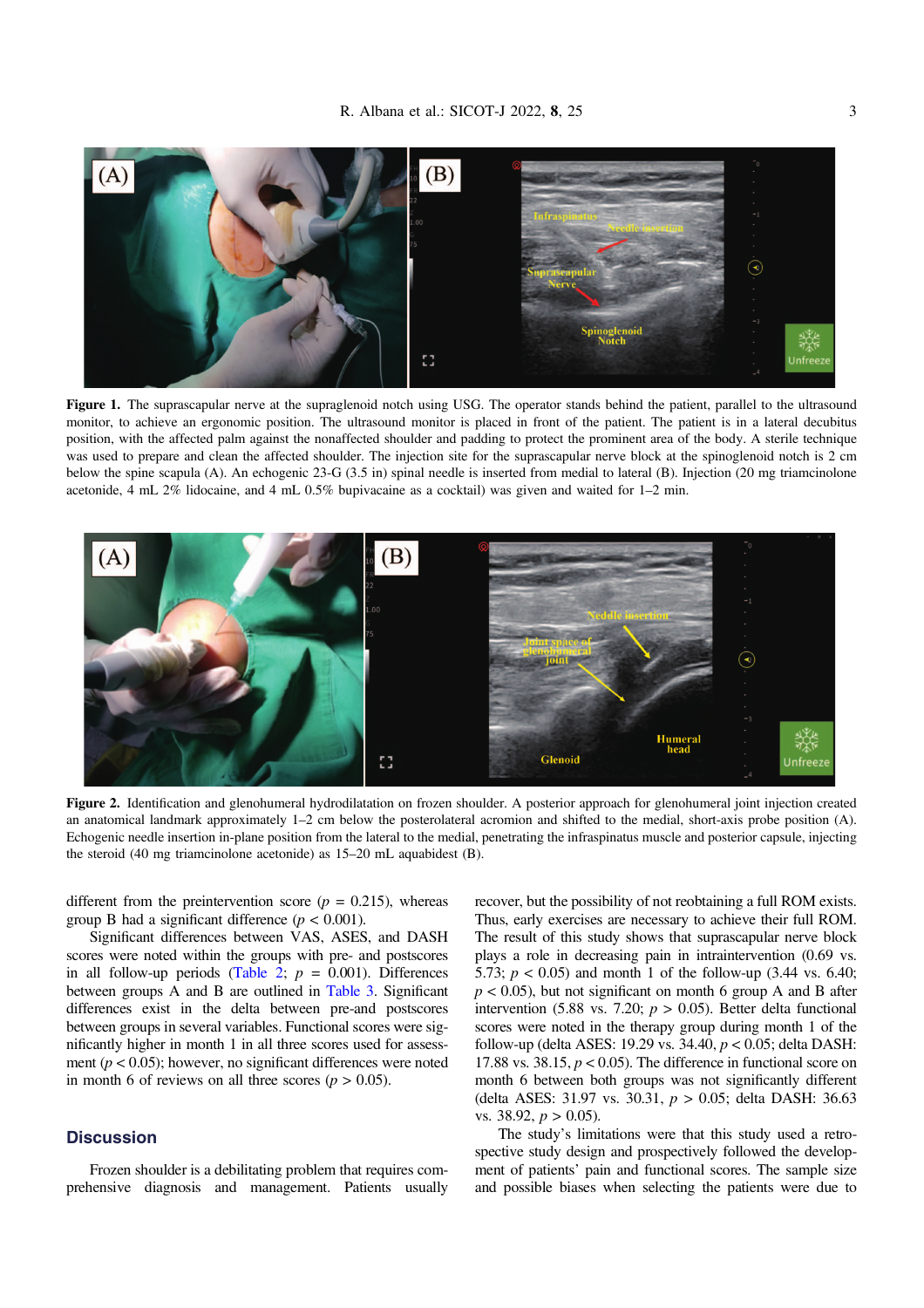<span id="page-3-0"></span>

Figure 3. Research sampling flow. This study retrospectively observed and followed 31 patients. The samples were divided into two groups in the study. Group A received hydrodilatation with saline and corticosteroid injection without suprascapular nerve block augmentation at the spinoglenoid notch. Group B received hydrodilatation with saline, corticosteroid injection, and suprascapular nerve block augmentation at the spinoglenoid aperture. Groups A and B consisted of 16 and 15 patients, respectively.

Table 1. Baseline characteristics.

| Variables           |                   | Group A $(n = 16)$ Group B $(n = 15)$ P-value |       |
|---------------------|-------------------|-----------------------------------------------|-------|
| Age (mean $\pm$ SD) | $55.93 \pm 13.18$ | $52.81 \pm 10.84$                             | 356   |
| <b>Sex</b>          |                   |                                               | 0.354 |
| Male                | 3(18.75%)         | 4 $(26.67%)$                                  |       |
| Female              | 13 (81.25%)       | 11 $(73.3\%)$                                 |       |
| Affected side       |                   |                                               | 0.853 |
| Right               | $8(50.0\%)$       | 7(46.7%)                                      |       |
| Left                | $8(50.0\%)$       | $8(53.3\%)$                                   |       |

Table 2. Functional assessment for groups A and B before and after intervention.

| Variables           | <b>Before</b>     | After              | P-value  |
|---------------------|-------------------|--------------------|----------|
|                     | Mean $\pm$ SD     | Mean $\pm$ SD      |          |
| Group A             |                   |                    |          |
| VAS intra-injection | $8.06 \pm 1.28$   | $7.38 \pm 1.58$    | $0.215*$ |
| VAS 1 month         | $8.06 \pm 1.28$   | $4.63 \pm 1.14$    | 0.000    |
| VAS 6 month         | $8.06 \pm 1.28$   | $2.19 \pm 0.83$    | 0.000    |
| ASES 1 month        | $24.34 \pm 12.49$ | $43.63 \pm 12.52$  | 0.000    |
| ASES 6 month        | $24.34 \pm 12.49$ | $56.31 \pm 17.88$  | 0.000    |
| DASH 1 month        | $59.01 \pm 21.96$ | $41.13 \pm 18.34$  | 0.000    |
| DASH 6 month        | $59.01 \pm 21.96$ | $22.38 \pm 14.052$ | 0.000    |
| Group B             |                   |                    |          |
| VAS intra-injection | $7.87 \pm 1.35$   | $2.13 \pm 0.35$    | 0.001    |
| VAS 1 month         | $7.87 \pm 1.35$   | $1.47 \pm 1.12$    | 0.001    |
| VAS 6 month         | $7.87 \pm 1.35$   | $0.67 \pm 0.90$    | 0.001    |
| ASES 1 month        | $27.75 \pm 9.877$ | $61.00 \pm 14.74$  | 0.000    |
| ASES 6 month        | $27.75 \pm 9.877$ | $58.07 \pm 16.48$  | 0.000    |
| DASH 1 month        | $49.56 \pm 14.73$ | $11.41 \pm 11.25$  | 0.001    |
| DASH 6 month        | $49.56 \pm 14.73$ | $10.64 \pm 9.01$   | 0.001    |

Abbreviations: VAS, visual analog scale; ASES, American shoulder; DASH, disabilities of the arm, shoulder, and hand. \*Not significant result.

Table 3. Comparison of Delta scores before and after procedure between time periods.

| Variables    | Group A $(n = 16)$ | Group B $(n = 15)$ | $P$ -value |
|--------------|--------------------|--------------------|------------|
| VAS intra    | $0.69 \pm 2.18$    | $5.73 \pm 1.33$    | 0.000      |
| VAS 1 month  | $3.44 \pm 1.93$    | $6.40 \pm 2.09$    | 0.000      |
| VAS 6 month  | $5.88 \pm 1.62$    | $7.20 \pm 2.00$    | $0.052*$   |
| ASES 1 month | $19.29 \pm 13.19$  | $34.40 \pm 18.51$  | 0.013      |
| ASES 6 month | $31.97 \pm 18.78$  | $30.31 \pm 20.97$  | $0.818*$   |
| DASH 1 month | $17.88 \pm 12.87$  | $38.15 \pm 15.27$  | 0.000      |
| DASH 6 month | $36.63 \pm 18.13$  | $38.92 \pm 15.11$  | $0.707*$   |
|              |                    |                    |            |

Abbreviations: VAS, visual analog scale; ASES, American shoulder; DASH, disabilities of the arm, shoulder, and hand. \*Not significant result.

the single-center nature of the study. Bias may exist in the intervention results because the possibility of sample noncompliance with research procedures unknown to the researcher was noted. The self-limiting condition of the frozen shoulder meant that treatment should focus on restoring mobility and reducing pain in the affected shoulder to mitigate the possible impact on the quality of life.

Even though the frozen shoulder is a self-limiting condition, a study showed that the disease duration, if untreated, is around 4–36 months with an average of 15 months. Some studies show significant improvement in shoulder function, but other studies mentioned that 54% and 7% of patients had slight and marked restrictions, respectively [\[15\]](#page-5-0). The hydrodilatation method can provide mechanical adhesiolysis to facilitate increasing glenohumeral ROM. However, the procedure can create pain due to the overdistention of the glenohumeral joint capsule. The pain that follows will prevent early shoulder manual exercise from achieving functional shoulder ROM [\[11,](#page-5-0) [16](#page-5-0)–[18](#page-5-0)]. One rationale for using a nerve block in frozen shoulder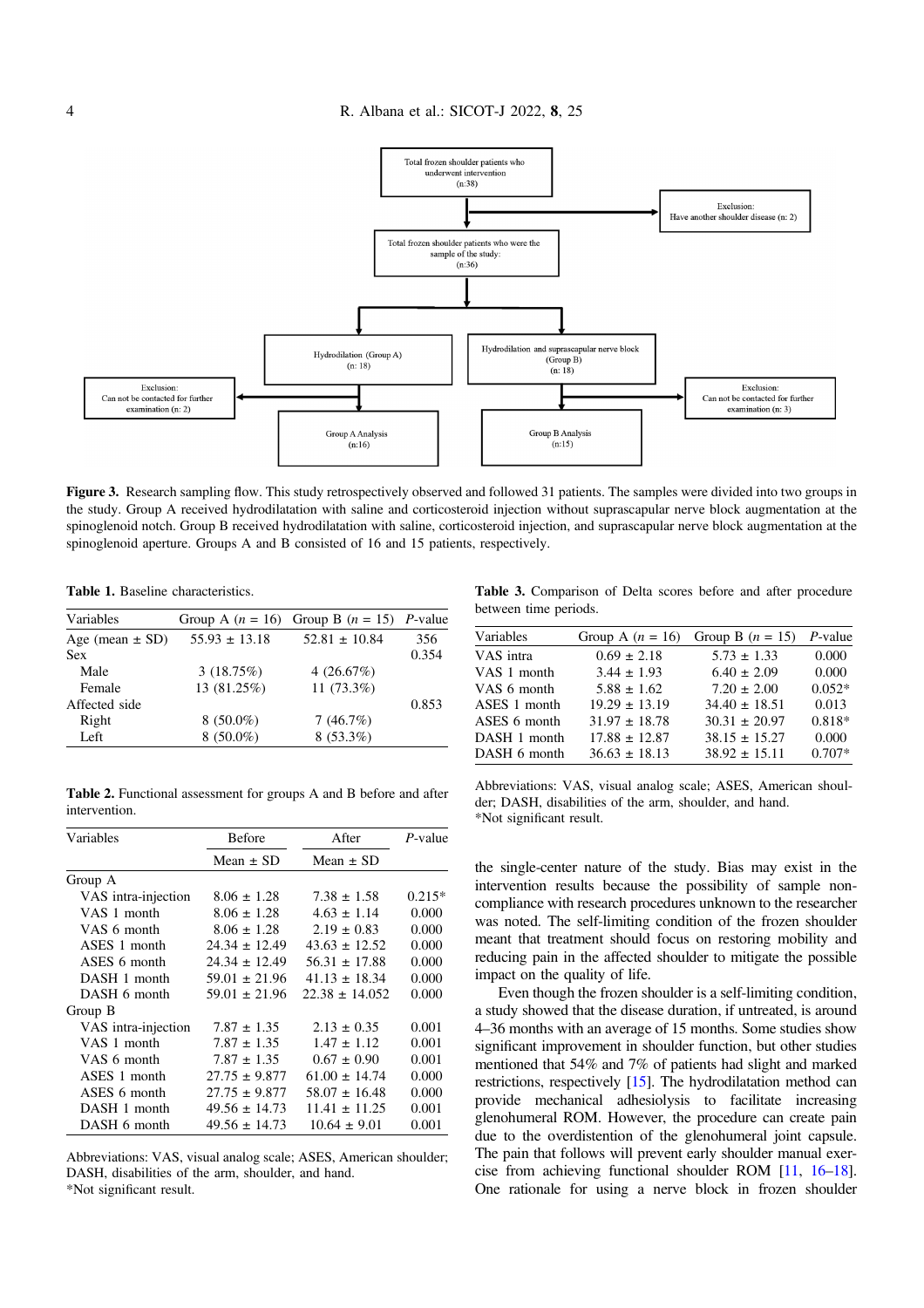<span id="page-4-0"></span>treatment was to give early pain relief from the affected shoulder [1, [19](#page-5-0)]. This study shows that suprascapular nerve block has decreased pain intervention. The suprascapular nerve block at the spinoglenoid notch performed in the study aimed to block the noxious stimuli to the glenohumeral joint from the suprascapular nerve. The suprascapular nerve innervated ~70% of the shoulder [\[13,](#page-5-0) [20](#page-5-0)]. Previous studies correlated earlier mobilizations with better outcomes in patients with frozen shoulders [[17](#page-5-0), [18\]](#page-5-0).

The hydrodilatation of the shoulder capsule with saline and corticosteroids was the mainstay treatment for patients suffering from symptomatic frozen shoulders. Prior studies found significant improvement in function and pain reduction scores on the affected shoulder with a suprascapular nerve block [\[21\]](#page-5-0). Studies comparing the treatment with or without addition nerve block in hydrodilatation were relatively scarce.

Significant differences in pain and functional scores in this study were noted in both groups in the short-term evaluation. Therefore, the augmentation of suprascapular nerve block at the spinoglenoid notch in glenohumeral hydrodilatation for frozen shoulder remained effective. Better functional scores were noted in the therapy group during month 1 of the follow-up. In 2020, Majeed and Choukimath conducted a randomized controlled trial that mentioned that suprascapular nerve block improved faster and better than corticosteroid injections [[21\]](#page-5-0).

This study showed that the functional score in month 6 of follow-up between both groups was not significantly different. Previous studies noted that the suprascapular nerve block and intra-articular steroid injection only improved short-term outcomes (2 months after intervention) in terms of pain reduction and improvement in functional scores of the affected shoulder and not in long-term outcomes (1 year after the intervention), evaluated with function VASs (pain VAS and function VAS, respectively), ASES score, the Korean shoulder scoring system, the constant score, the simple shoulder test, and the shoulder pain and disability index [\[22\]](#page-5-0). Being a self-limiting condition, the treatment of frozen shoulder is meant to be symptomatic [\[23](#page-5-0)].

## Conclusion

A suprascapular nerve block at the spinoglenoid notch is an effective adjunctive treatment to hydrodilatation of shoulder capsules for frozen shoulder. The therapy effectively reduced pain and immediately improved functional scores to facilitate shoulder rehabilitation procedures to obtain an operating ROM.

# Conflict of interest

The author reports no conflicts of interest in this work.

# Funding

This research did not receive any specific funding.

## Ethics declarations

Ethical approval was obtained from the local ethics committee (Research Ethics Committee, Hasan Sadikin Hospital, Bandung, Indonesia [LB.02.01/X/X.6.5/189/2020]) for the analysis and publication of the presented data.

#### Authors contributions

Rifki Albana: Conceptualization, Visualization, Methodology, and Writing.

Renaldi Prasetia: Surgeon, Conceptualization, Visualization, Methodology, Writing and Supervision.

Andri Primadhi: Methodology and Writing Revision.

Agus Hadian Rahim: Methodology and Writing Revision.

Yoyos Dias Ismiarto: Methodology and Writing Revision.

Hermawan Nagar Rasyid: Surgeon, Conceptualization, Writing and Supervision.

# Informed consent

This article does not contain any studies involving human subjects.

Acknowledgements. An Academic Leadership Grant Universitas Padjadjaran supported the study, granted to YSP (1959/UN6.3.1/ PT.00/ 2021). Enago provided grammar correction.

## **References**

- 1. Sonune S, Gaur A, Gupta S (2016) Comparative study of ultrasound guided supra-scapular nerve block versus intra-articular steroid injection in frozen shoulder. Int J Res Orthop 2, 387.
- 2. Lubis AM, Lubis VK (2013) Matrix metalloproteinase, tissue inhibitor of metalloproteinase and transforming growth factorbeta 1 in frozen shoulder, and their changes as response to intensive stretching and supervised neglect exercise. J Orthop Sci: Offl J Jpn Orthop Assoc 18(4), 519.
- 3. Eljabu W, Klinger HM, von Knoch M (2016) Prognostic factors and therapeutic options for treatment of frozen shoulder: A systematic review. Arch Orthop Trauma Surg 136(1), 1.
- 4. Cho CH, Bae KC, Kim DH (2019) Treatment strategy for frozen shoulder. Clin Orthop Surg 11(3), 249.
- 5. Lädermann A, Piotton S, Abrassart S, Mazzolari A, Ibrahim M, Stirling P (2021) Hydrodilatation with corticosteroids is the most effective conservative management for frozen shoulder. Knee Surg Sports Traumatol Arthrosc 29(8), 2553.
- 6. Mitra P, Bhattacharya D (2016) Comparison of clinical effects of ultrasound guided suprascapular nerve block and oral pregabalin versus suprascapular nerve block alone for pain relief in frozen shoulder. Indian J Pain 30, 49.
- 7. Ozkan K, Ozcekic AN, Sarar S, Cift H, Ozkan FU, Unay K (2012) Suprascapular nerve block for the treatment of frozen shoulder. Saudi J Anaesth 6(1), 52.
- 8. de Jong BA, Dahmen R, Hogeweg JA, Marti RK (1998) Intraarticular triamcinolone acetonide injection in patients with capsulitis of the shoulder: A comparative study of two dose regimens. Clin Rehabil 12(3), 211.